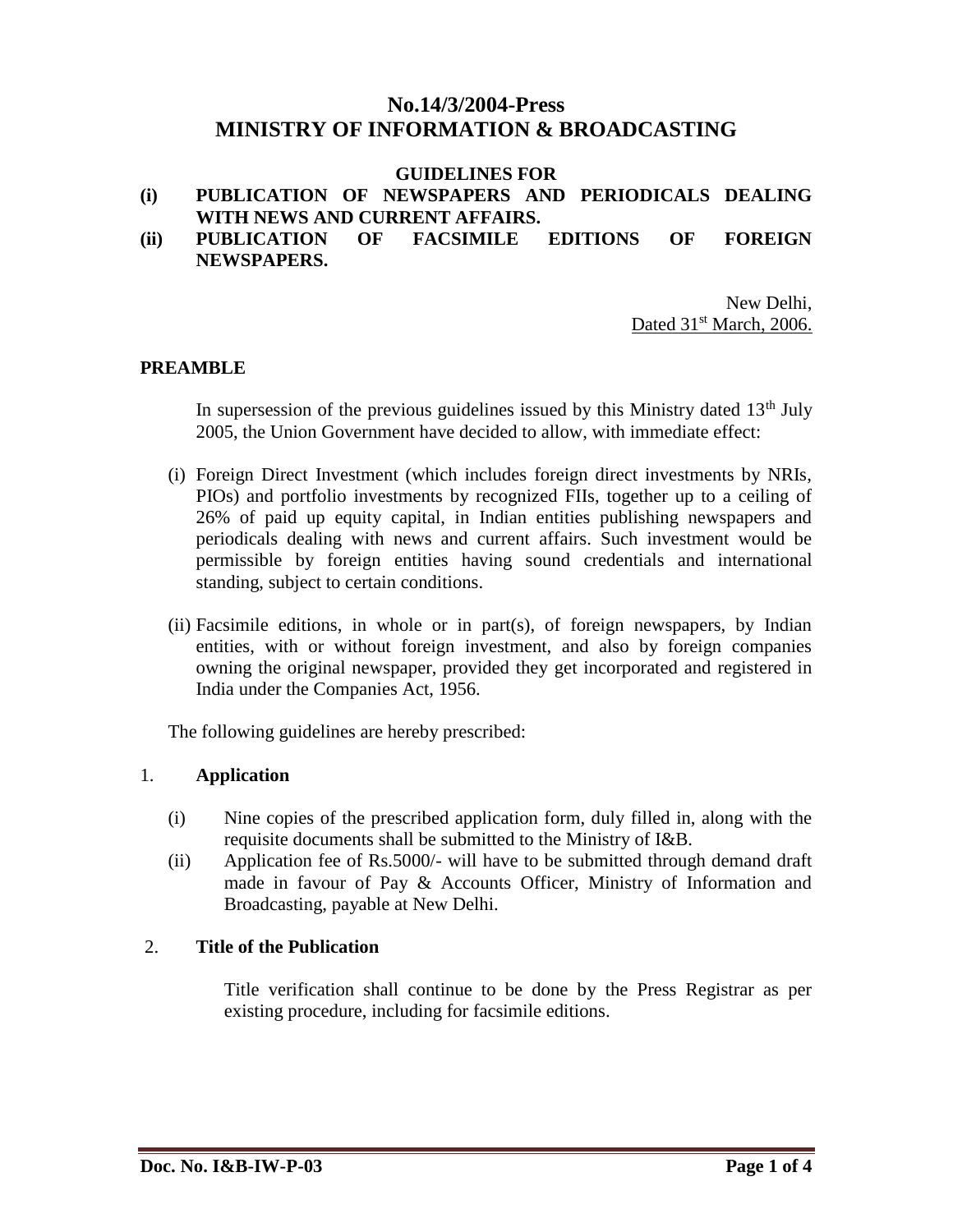## 3. **Eligibility Criteria**

### A. **Foreign Investment in Indian entities publishing newspapers and periodicals dealing with news and current affairs:**

- (i) Foreign Investment will be allowed only where the resultant entity (hereinafter called "New Entity") is a company registered with the Registrar of Companies under the provisions of the Companies Act, 1956.
- (ii) Foreign Investment including FDI by foreign entities, NRIs, PIOs etc and portfolio investments by recognized FIIs, will be allowed up to a maximum of 26% of paid-up equity of the New Entity.
- (iii) Permission will be granted only in cases where equity held by the largest Indian shareholder is at least 51% of the paid up equity, excluding the equity held by Public Sector Banks and Public Financial Institutions as defined in Section 4A of the Companies Act, 1956, in the New Entity. The term largest Indian shareholder used in this clause will include any or a combination of the following:
	- (1) In the case of an individual shareholder,
		- a) The individual shareholder
		- b) A relative of the shareholder within the meaning of section 6 of the Companies Act, 1956
		- c) A company/group of companies in which the individual shareholder / HUF to which he belongs, has management and controlling interest
	- (2) In the case of an Indian company,
		- a) The Indian company
		- b) A group of Indian companies under the same management and ownership control.

Provided that in case of a combination of all or any of the entities mentioned in subclause (1) and (2) above, each of the parties shall have entered into a legally binding agreement to act as a single unit in managing the matters of the New Entity.

- (iv) While calculating the 26% foreign investment in the equity of the New Entity, the foreign holding component, if any, in the equity of the Indian shareholder companies of the New Entity will be duly reckoned on pro rata basis so as to arrive at the total foreign holding in the New Entity.
- (v) At least 50% of the foreign direct investment will have to be inducted by issue of fresh equity. The balance, viz. upto 50% of the foreign direct investment, may be inducted through transfer of existing equity.
- (vi) Permission would be conditional on at least  $3/4<sup>th</sup>$  of the Directors on the Board of Directors of the New Entity and all key executives and editorial staff being resident Indians.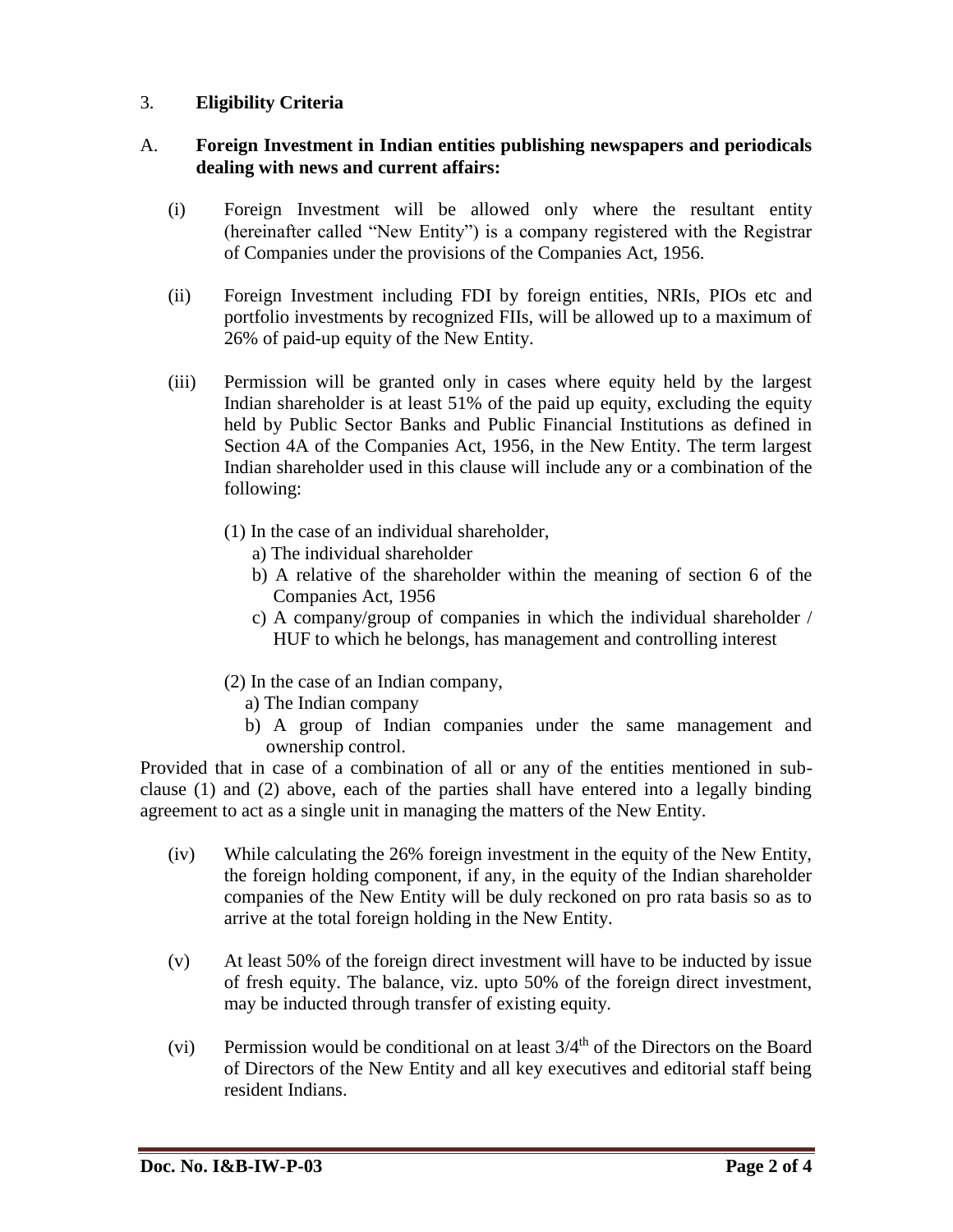## **B. Facsimile Editions of foreign newspapers:**

- (i) Any Indian entity, with or without foreign investment, desirous of publishing a facsimile edition of a foreign newspaper, or any foreign company owning the original foreign newspaper will be permitted to publish the facsimile edition of its newspaper, in whole or in part(s), provided
	- (a) It is incorporated and registered as a company with the Registrar of Companies under the provisions of the Companies Act, 1956.
	- (b) It has a commercial presence in India with its principal place of business in India.
	- (c) That at least  $3/4<sup>th</sup>$  of the Directors on the Board of Directors of the New Entity and all key executives and editorial staff are resident Indians.
- (ii) Any entity publishing a facsimile edition of a foreign newspaper in India shall be subject to all the relevant laws and guidelines applicable to Indian newspapers and their publishers.

### 4. **Basic Conditions/Obligations:**

- (i) Subject to the ceiling prescribed, it will be obligatory on the part of the all Entities to inform Ministry of Information & Broadcasting about any alteration in the foreign shareholding pattern as on  $31<sup>st</sup>$  March of every year and within 15 days of the end of the financial year.
- (ii) It will be obligatory on the part of the all entities to take prior permission from the Ministry of Information & Broadcasting before effecting any changes in the shareholding of the largest Indian shareholder indicated in clause 3A (iii) above.
- (iii) All entities shall inform Ministry of Information  $\&$  Broadcasting within 15 days of effecting any change in the composition of its Board of Directors or key executives and editorial staff. Such a change would be subject to postfacto approval of the Ministry of Information & Broadcasting.
- (iv) All entities shall obtain prior clearance of the Ministry of Information & Broadcasting of any foreigners/NRIs proposed to be employed/engaged in the New Entity either as consultants (or in any other capacity) for more than 60 days in a year, or, as regular employees.
- (v) Facsimile editions shall be permitted subject to the following conditions:
	- a) The original foreign newspaper, whose facsimile edition is proposed to be brought out in India, is being published with the approval of the regulatory authority of the country of origin and is a standard publication in that country and is not specially designed for Indian readers.
	- b) The facsimile edition shall not carry any advertisements aimed at Indian readers in any form.
	- c) The facsimile edition shall not carry any locally generated content/India specific content, which is not simultaneously published in the original edition of foreign newspaper.